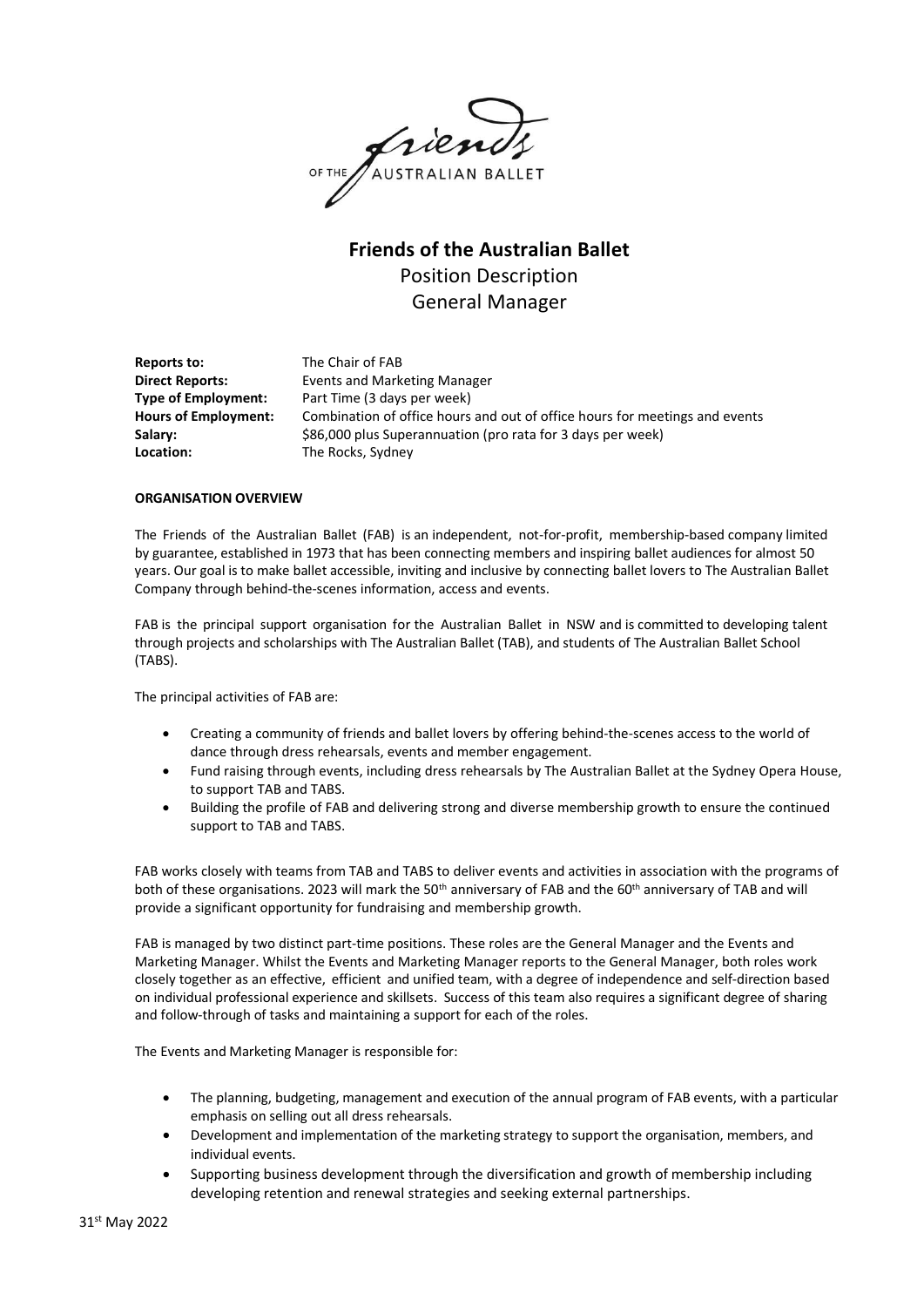#### **PURPOSE OF THE ROLE**

The primary purpose of the General Manager is to ensure the comprehensive operational management and administration of the organisation, including business and office systems, legal and contract management, regulatory compliance, human resource management, financial planning and reporting. The General Manager will also contribute to organisational strategy and business development.

This role also includes Membership services including renewals, enquiries and management of the ticketing system, working with the Events and Marketing Manager to develop and publish the monthly newsletter and other general member communications.

#### **KEY ACCOUNTABILITIES**

## **Financial Control**

- In conjunction with the FAB Treasurer and Council develop and manage the annual operating budget, including monthly reforecasting
- In conjunction with the Events and Marketing Manager, develop event specific budgets and post event reporting
- Manage and track organisational and event specific cash-flow, ensuring that the organisation is in a secure operating position and that financial obligations can be met
- Implement and manage effective financial reporting to the Council and key stakeholders
- Provide accurate and complete financial information as required by Council to meet fiduciary responsibilities
- Enhance and implement financial/accounting policies, internal controls and other processes to increase efficiency and effectiveness, well as protect the assets of FAB
- Serve as catalyst and point person for strategic financial analysis, financial planning and assessment of financial implications of growth, expansion, curricular initiatives and other changes
- In conjunction with the Treasurer, meet financial compliance requirements including Tax, BAS, Superannuation and annual audit
- Prepare and provide monthly financial and risk management documents for inclusion in Council papers
- Prepare financial data for end of year reporting and acquittals

## **Accounts, Treasury and Payroll Administration**

- Perform all accounting and bookkeeping functions including general ledger maintenance, reconciliations, accounts payable/ receivable
- Perform all banking transactions including online payments and cash and cheque deposits
- Manage payroll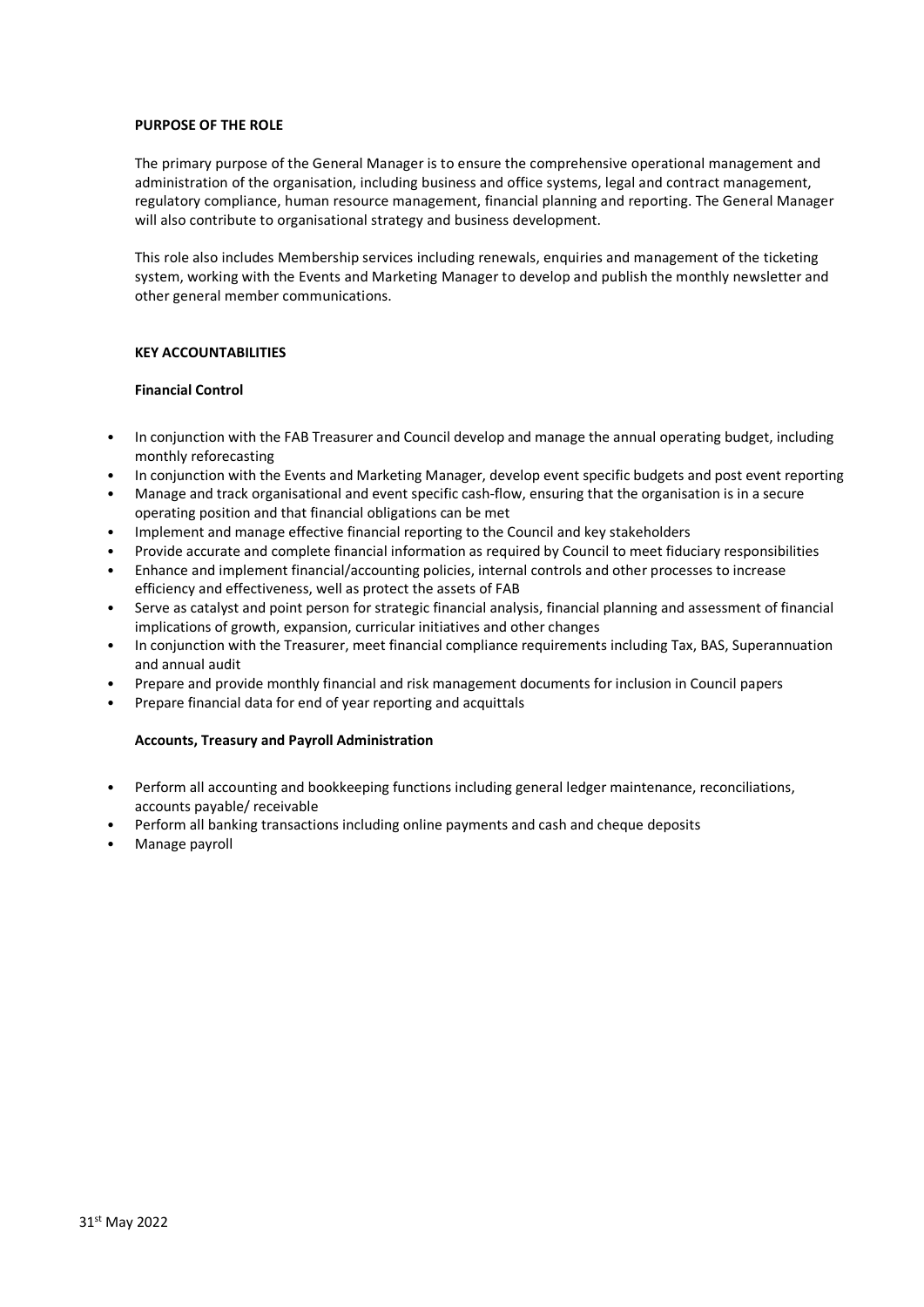## **Legal, Contract and Risk Management and Regulatory Compliance**

- Collaborate with the Council to manage FAB's legal and compliance needs and proactively identify and resolve potential legal issues
- In conjunction with the Council, review and negotiate all organizational contracts
- Develop, review and update contract templates and the FAB Privacy Policy and Terms and Conditions
- Manage the Contract Management database
- Collaborate with the Council to ensure all organisational risks are recorded, and appropriate risk management/mitigation plans are enacted at both the organisational and event levels.
- Meet regulatory compliance obligations including ASIC and ACNC.

## **Human Resources Management**

- Manage the Human Resources of the organisation including employees, contractors, interns and volunteers
- Comply with all legislation relating to employee, contractor, volunteer and intern engagement and management
- Recruit volunteers and interns as required and develop and oversee the Volunteer and Intern Management Program
- Ensure the Organisational and WH&S Policies are up to date and reflect the changing needs of the organisation
- Engage in strategic workforce planning to ensure that the organisational strategy, programs and events can be achieved within available resourcing.
- Manage and monitor the performance staff, volunteers and interns, including ongoing feedback and development

## **Stakeholder and Events and Marketing Management**

- Seek public sector funding, in line with organisational strategy and priorities
- In conjunction with the Council and the Events and Marketing Manager, manage the relationships with commercial, philanthropic and government partners, including attending meetings and acting as a key organisational contact
- Maintain positive and effective relationships with The Australian Ballet and The Australian Ballet School
- Oversee the planning, execution and delivery of the Business Development and Marketing strategies and work with the Events and Marketing Manager to ensure the strategies are updated, reflecting the organisational strategic plan
- Oversee the planning, management and delivery of FAB events, including budgeting and risk management, working with the Events and Marketing Manager to ensure events reflect the FAB strategy and are delivered within resource capabilities.

## **Business Systems and Office Management**

- Manage and maintain all company business systems including financial, ticketing, CRM, website, marketing tools and subscriptions
- Manage insurance renewals and ensure insurances provide adequate coverage, compliance and reflect the organisational requirements
- Develop and maintain organisational policies and procedures including WH&S and Organisational policies
- Maintain documentation and data management systems to ensure key organisational knowledge is documented and filing is indexed and up to date
- Maintain office and inventory supplies
- Manage postal and courier
- Manage the office lease
- In conjunction with the IT provider, manage telecommunications, IT systems and office equipment
- Attend monthly Council and Executive meetings, including taking minutes as required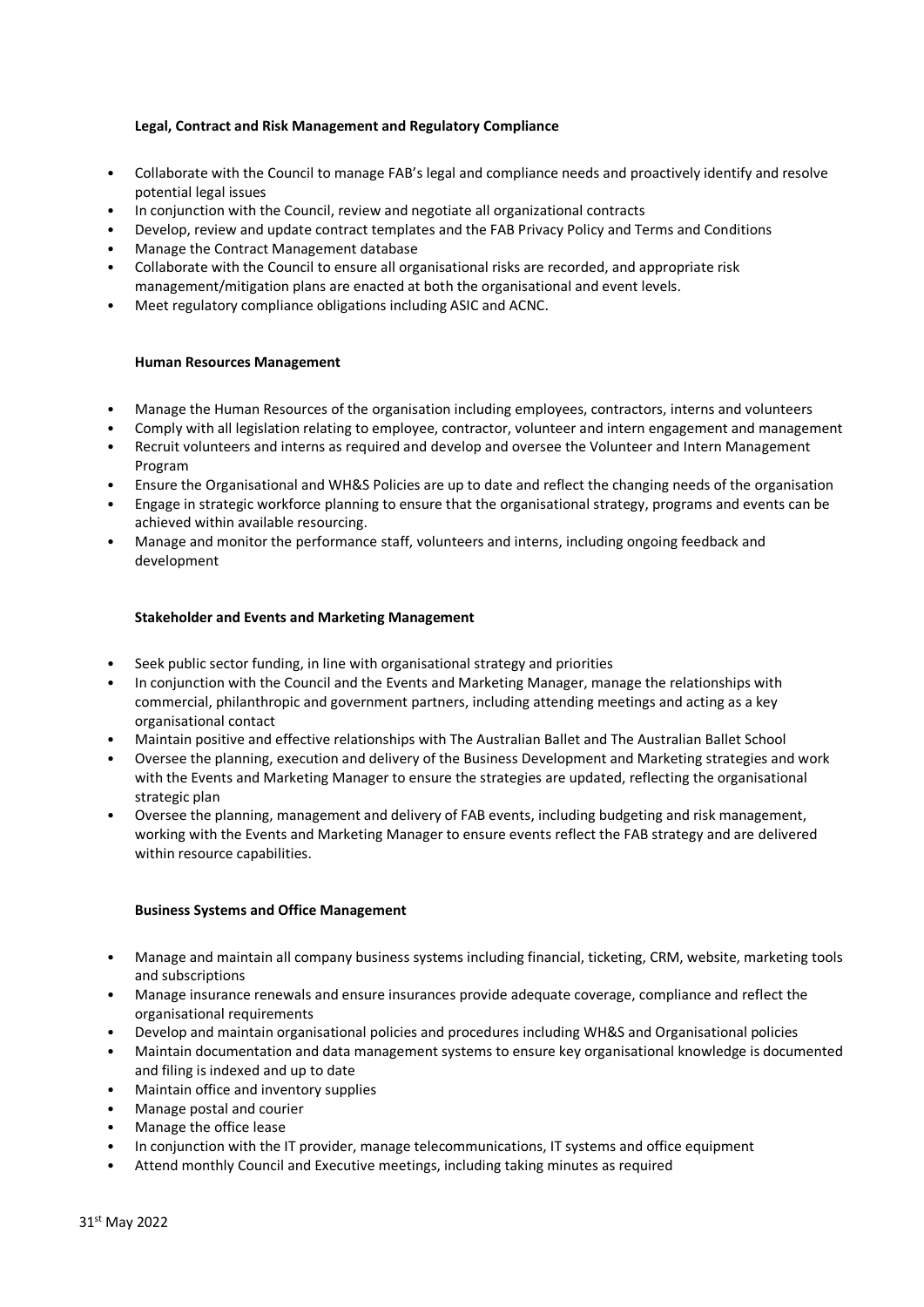## **Memberships and Ticketing**

- Manage membership services including new and renewing memberships and general enquiries
- Improve the membership program and business efficiency through implementing effective performance monitoring, benchmarking, evaluation and reporting processes
- Ensure that the use FAB member data adherences to the FAB Privacy Policy and other organisational data management policies and appropriate permissions are obtained as required
- In conjunction with the Events and Marketing Manager, develop and publish membership newsletters and other membership communications.
- Ensure all membership and other activities are recorded onto the customer relationship management system (CRM) in accordance with FAB operational standards and processes
- Manage the ticketing for all dress rehearsals and events including building events on the CRM and website and managing ticketing sales and enquiries.

## **KEY CHALLENGES**

- Developing effective working and organisational relationships with all key stakeholders, including TAB and TABS, whilst representing the interests of FAB
- Balancing the diverse needs of multiple stakeholders (internal and external)
- Balancing the daily operational needs with creative and lateral thinking and the ability to plan, budget, track and evaluate organisational strategy and resource requirements over time

## **ORGANISATIONAL RELATIONSHIPS**

## **Internal**

- FAB President, Chair, Council and Councillors.
- FAB Events and Marketing Manager
- FAB Interns and Volunteers.
- FAB Members and other patrons.
- FAB Events and Marketing Committee (as a Sub-Committee of the FAB Council)

## **External**

- Management and personnel liaison with TAB (Sydney and Melbourne) and TABS
- Other TAB and TABS support organisations (chapters) located in South Australia and Victoria.
- Government and Commercial partners
- TAB and TABS Subscribers, Donors and Supporters.
- External suppliers

## **ROLE DIMENSIONS**

## **Judgement, Decision Making and Extent of Authority**

The General Manager:

- Acts as the interface between the Council and the membership base and principally acts on behalf of the Council and Councillors in the office management, business and operational affairs and legal compliance matters.
- Is expected to problem solve and is empowered with the appropriate degree of latitude and discretion required to achieve outcomes. Matters outside the scope of designated duties and items of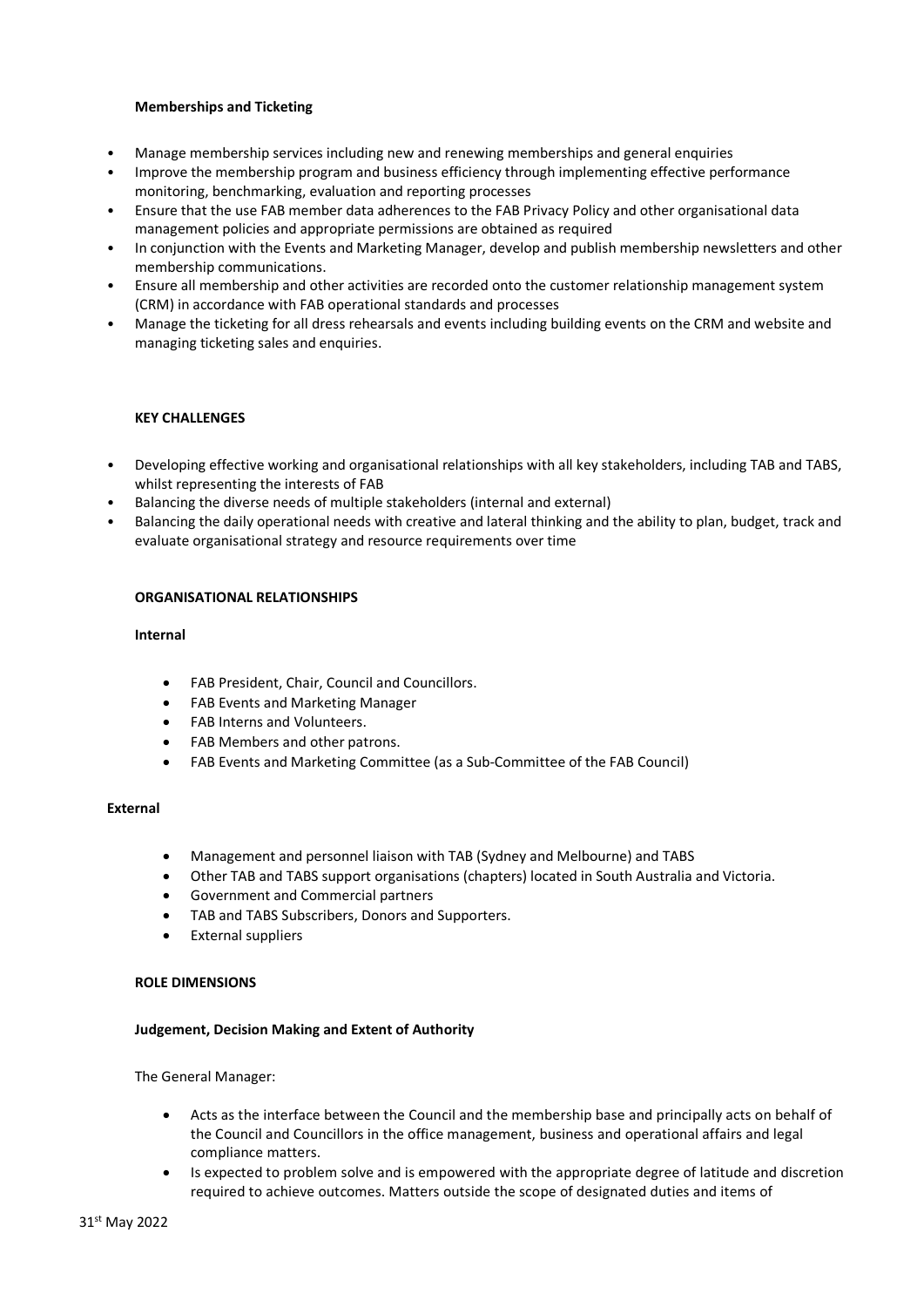expenditure must be approved by the Council or an appropriate Councillor and/or Council subcommittee.

• Is expected to be self-directed and pro-active while working within the established guidelines of the position and Council policy and practice.

The exercising of discretion to maintain high quality levels of service to the membership is expected. Decisions regarding additional services, refunds and priorities are, therefore, a matter for the General Manager's judgement.

Recommendations regarding significant possible operational changes and/or expenditure are made by the General Manager to the Chair and/or Council for approval, and implementation by the General Manager.

## **Essential Requirements and Skills**

- High level organisational skills, workflow control and prioritisation
- High level leadership and management experience
- Excellent attention to detail
- Exceptional organisational and time management skills with professional and mature approach towards managing workflow and workload
- Professional approach and good self-presentation
- Entrepreneurial and creative thinking
- Lateral thinking and problem solving
- Ability to influence and negotiate
- Communicate openly and develop professional trust to build and maintain positive and productive relationships and outcomes with Stakeholders
- Demonstrated healthy confidence that encourages others
- Flexible, pro-active team player approach and attitude
- Professional understanding of the Marketing and Events functions, including strategy development
- A high level of expertise in a range of business, accounting, financial, ticketing and communications software, CRM and ticketing platforms and IT generally
- An ability to devise, manage and improve operational and office systems necessary to sustain and grow the organisation
- A demonstrated track record of prudent, effective financial management, including cash-flow management
- A demonstrated track record in accounting, forecasting and budgeting.
- Highly developed skills in commercial contract reviews, negotiation and contract management
- A high level of expertise in Human Resources management
- A working understanding of financial compliance in the not-for-profit sector
- Some after hours and weekend work will be a requirement of this position.

## **KEY SELECTION CRITERIA**

- A degree and/or equivalent work experience in Business, Arts Management or related discipline
- In depth knowledge and experience in a leadership or management role delivering business administration, financial management/governance, and operational and strategic planning within a membership, business, not-for-profit or cultural organisation.
- High level applied knowledge of the sales, commercial, fundraising and other revenue generating activities of a membership or not-for-profit organisation, including financial management, reporting and evaluation
- Demonstrated excellent written and verbal communication skills, including business analysis, report writing and presentation skills
- Demonstrated experience working with a small team and Board/Council relationship management.
- Professional knowledge of the Australian or international arts and creative industries would be advantageous.